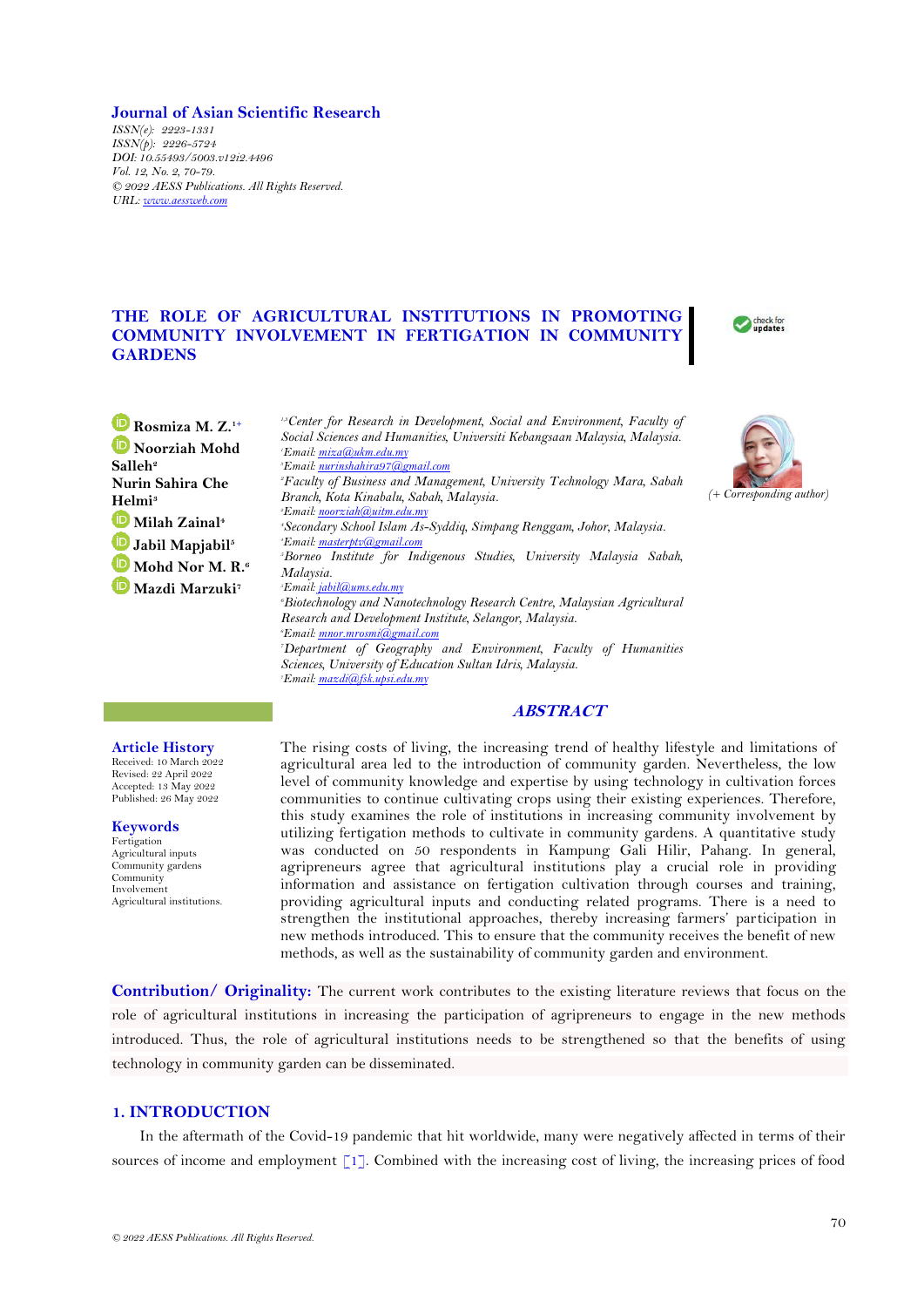necessities trigger major challenges among the population, especially urban dwellers [\[2\]](#page-6-1). Furthermore, the increasing trend of healthy lifestyle practices that is gaining the attention of the public is further increasing the demand for healthy, fresh, chemical-free, and high-quality foods. In order to reduce the burden of the cost of living on the population's demand for quality food, community garden farming using technology, such as fertigation in order to grow fresh food, such as vegetables, is the best alternate.

The practice of community gardening (urban farming) involves the production, processing, and distribution of food, as well as other products through intensive cultivation and livestock in the city and nearby areas  $\lceil 3, 4 \rceil$ . The purpose of this concept was to reduce the burden of the rising costs of living, especially for urbanites and suburbanites, as well as to meet the needs and demands of the population for healthy and fresh foods [\[5\]](#page-7-2). Community gardens can reduce agricultural constraints such as infertile soil, unpredictable weather, and lack of appropriate technology [\[6,](#page-7-3) [7\]](#page-7-4). food, population health, social capital, local ecology and the environment [\[8,](#page-7-5) [9\]](#page-7-6) as well as opportunities for community development through education, training, and employment [\[10\]](#page-7-7). Generally, community gardens are developed in developed countries with the emphasis on involving the population and are adapted to the participation of a variety of institutions and voluntary organizations as tools for redevelopment, strengthening social ties, and overcoming health problems [\[11\]](#page-7-8). By collaborating with the institution through extension agents, the community can enhance the skills and information of farmers as well as increase production [\[12\]](#page-7-9). Since its introduction in 2013, community gardens have demonstrated a significant increase in community participation in Malaysia. It is intended to reduce the cost-of-living burden associated with rising food prices and food insecurity. Indirectly, it contributes to the greening of the local area as it improves the landscape as well as lowers the temperature of the local environment [\[13,](#page-7-10) [14\]](#page-7-11). Although, there are a number of issues to consider including limited operating space, infertile soil, weather uncertainty, lack of information, the level of technology used, as well as environmental pollution as a result of farming activities. The development of organic agriculture, the introduction of new rules and private standards as well as technological innovations should be considered in order to minimize the negative effects on the environment while increasing crop productivity  $[15, 16]$  $[15, 16]$ .

As such, the introduction of more efficient technologies to be utilized by the community, including through fertigation methods in community garden agriculture, should be encouraged. Despite its relatively high start-up costs, this technology is able to produce high yields and high-quality crops. In addition, fertigation methods can provide a quick return on capital, reduce labor consumption, and provide ease of management of the crops by facilitating fertilizer input, pest, disease, and weed control [\[17\]](#page-7-14). Nevertheless, the low level of community knowledge and expertise regarding technical management, as well as the high start-up costs for the development of irrigation systems, forces communities to continue cultivating crops using their existing experiences and commercial irrigation methods that are available on the market  $\lceil 18 \rceil$ . To address these constraints, institutions and other stakeholders should play a more effective and efficient role in increasing farmers' involvement in fertigation community gardens. To what extent does the involvement and support of the institution within influence community participation in fertigation cultivation in community garden farming? Therefore, this study examines the role of institutions in increasing community involvement by utilizing fertigation methods to cultivate community gardens.

### **2. LITERATURE REVIEW**

Community or resident involvement can be defined as the process of involving beneficiaries in influencing the direction of local development projects [\[19\]](#page-8-0). A population-based approach requires active participation and the ability to influence the success or failure of a program. Moreover, community involvement plays an important role in training and accustoming them to perform work related to the project independently, as well as being able to make follow-up actions. [Azlizan and Hamzah \[20\]](#page-8-1) report that community involvement in an organized activity can promote sense of responsibility and common sense. Therefore, this community garden activity can create a sense of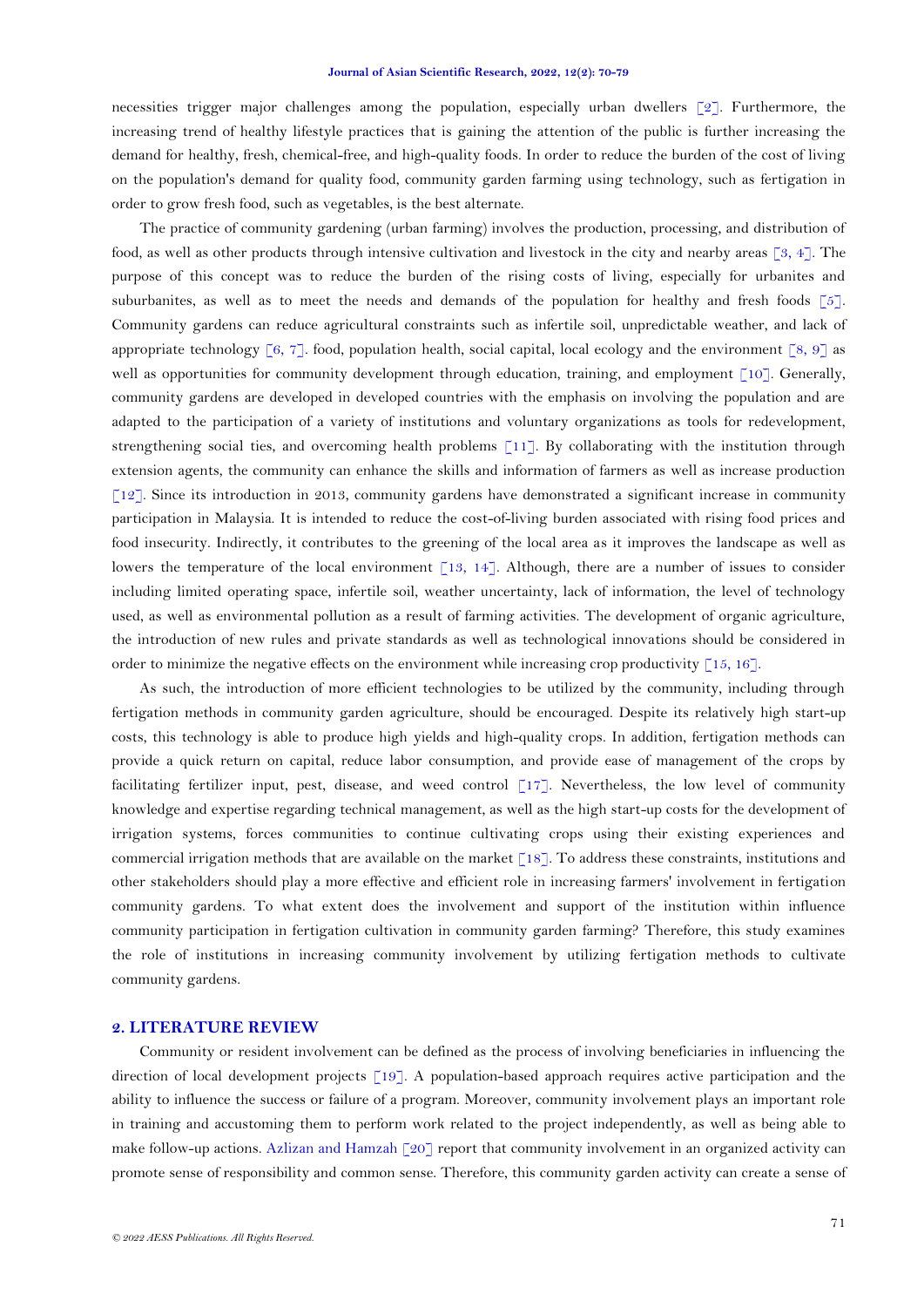pride for the residents toward the efforts implemented, as well as a commitment to defend and continue other efforts and actions in the future. However, efforts to involve local residents in a program held are influenced by various factors, such as employment, education level, and income level, as well as institutional involvement [\[21\]](#page-8-2).

Participation of agricultural institutions, as well as other stakeholders in an agricultural program is very important in influencing the participation of the farming community. The lack of financial funding, incentives, and subsidies for technology and market development can lead to the closure of operations [\[22-24\]](#page-8-3). Consequently, the development management costs for the introduced methods and the management of resources are high. The participation of smallholder farmers with other farming communities can increase production yields, expand new crops, and increase household income through the sharing of knowledge and experience. In fact, farmers will be supplied with inputs, technical assistance, and market guarantees as well as inputs, technical assistance, and market guarantees for agricultural products by the government  $\lceil 25 \rceil$ . Farmers' exposure to agricultural extension services, such as capital assistance and production input subsidies as well as advisory services, can help them develop more efficient crop management methods [\[26-28\]](#page-8-5). In fact, expansion agents also provide farmers with crop inputs, labor, grading, packaging, storage, and transportation, which are critical for production  $\lceil 29 \rceil$ .

Based on a study by [Rosmiza, et al. \[21\]](#page-8-2) institutional factors play an important role in determining farmer participation in expansion programs and the introduction of new techniques. An absence of institutional support, policies that do not focus on the program, a lack of promotion, the lack of knowledge and skills among development officers, and inefficiency in management on the part of the institution hindered the development of the agricultural sector. The importance of institutional participation is evident in the fact that most farmers lack the capital to implement new methods, especially those that use the latest technology, which typically entails high start-up and management costs. In order to implement an integrated and efficient approach at the institutional level, a range of measures need to be implemented, including strong institutional support, more efficient policy planning, as well as systematic and continuous promotion is able to understand, further increasing farmer involvement in new programs and methods introduced by the government [\[30\]](#page-8-7). The role of policies in contributing to the sustainability of rural agricultural development and the achievement of global competitiveness is widely recognized. Based on [Limbo \[31\]](#page-8-8) study of contract farmers in the Philippines, the government has set standards that are to be met when land is assigned to farmers for agricultural purposes. [Wu, et al. \[32\]](#page-8-9) the Chinese government's full supportive policy towards the agricultural sector has impacted three main mechanisms, namely scale, structure and technology. Encouragement from the government resulted in increased use of fertilizers on crops, in addition to encouraging farmers to expand crop areas (scale effect). In terms of the structural effect, some policies are able to reduce the use of fertilizer, but also encourage farmers to increase the area under cultivation. Furthermore, the provision of subsidies indirectly has a more significant impact on the decisions made by farmers with regard to farm management and the environment. To achieve continued success and increased participation from the farming community, a variety of aspects must be supported including: support services, extension agents, technologies, soft loan loans, subsidies for fertigation system setup [\[33\]](#page-8-10) Good Agricultural Practices (GAP), business and contracts management, legal services, marketing, trading assistance, and responsible private sector investments [\[31\]](#page-8-8).

The National Agro-Food Policy 2.0 in Malaysia also emphasizes modern agricultural practices such as fertigation. The goal is to address issues such as productivity, production costs, and labor dependency. As a result, in order to increase community involvement, various forms of incentives have been channeled to farmers, including agricultural inputs, in-kind contributions, and development of farm infrastructure [\[34\]](#page-8-11). The Malaysian Agricultural Research and Development Institute (MARDI), for example, introduced FERTIKIT, a minifertigation system with a more attractive, practical and portable design in line with the 3M principle, i.e., Easy, Economical and Friendly [\[17\]](#page-7-14). Additionally, the Malaysian Nuclear Agency has conducted a technology application program with the community through fertigation chilli cultivation. It is intended to increase community involvement through the transfer of knowledge and technology, and to foster modern agripreneurs cultivating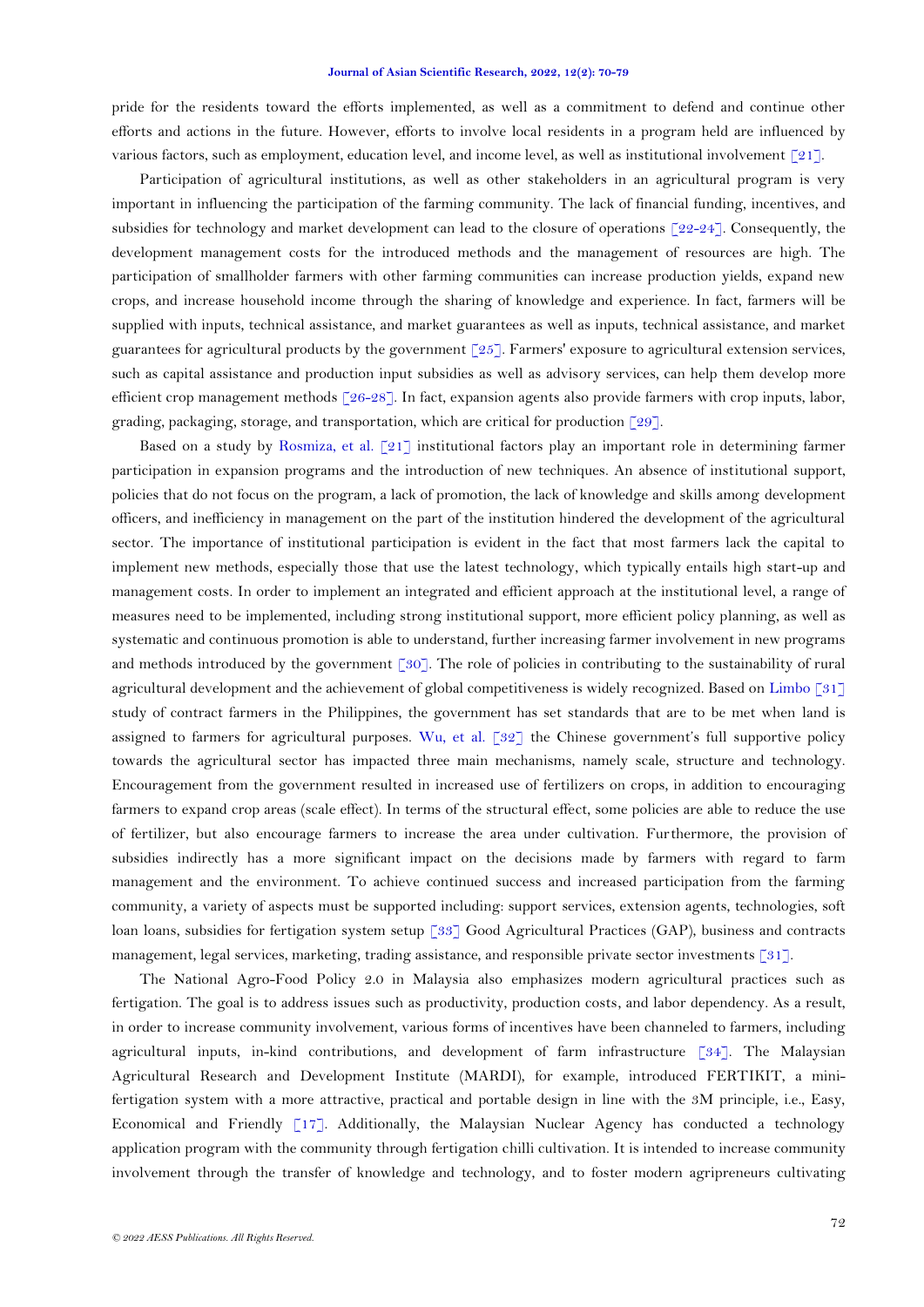high-value, sustainable crops without land use [\[35\]](#page-8-12). The Shah Alam City Agriculture Program employs Smart-Fertigation Technology to reduce care problems and production costs, particularly for commercial-scale crops, according to [Zulkiflee and Waiz \[36\]](#page-9-0). By working closely together, more communities in the city have been encouraged to use this technique in their homes.

Zaidi, [et al. \[37\]](#page-9-1) concluded that for agricultural development projects to succeed with the community, relevant organizations and agencies must play an important role in the consultation process and project-related advice. Farming communities require advisory services and guidance regarding the adoption of appropriate agricultural technologies such as crop care, pest control, and crop diseases [\[14,](#page-7-11) [38\]](#page-9-2). The Department of Agriculture is the main agency providing guidance and advisory services to urban gardeners as part of the implementation of the Urban Agriculture Program with the participation of the local community. In addition, it involves the use of appropriate agricultural technology such as crop care, pest control, and crop diseases [\[38\]](#page-9-2) project start-up assistance in the form of money and equipment such as pots or polybags, plant media, fertilizer, and tree seeds [\[37\]](#page-9-1). Concentrated efforts and ongoing guidance have been successful in increasing community involvement in collectively growing crops. The projects make use of electronic media delivered by institutions and other stakeholders. [Abang, et al.](#page-9-3)  [\[39\]](#page-9-3); [Kabirigi, et al. \[33\]](#page-8-10) and [Rosmiza, et al. \[21\]](#page-8-2) found that farmers will become familiar with a method via training, courses, programs in electronic media such as radio and television, as well as demonstrations and field visits. In promoting a method or product, institutions play a large role since the delivery of information through promotion is more widespread, particularly in the process of technology transfer. As a matter of fact, ICT has enabled the implementation of agricultural activities as well as increased food production and distribution [\[40,](#page-9-4) [41\]](#page-9-5). Community participation will be influenced by effective delivery of services [\[30\]](#page-8-7).

Nevertheless, the agricultural sector continues to face significant challenges, especially when it comes to the understanding and implementation of sustainable agricultural practices by farmers, stakeholders, and the strengthening of government policies. So, the use of new and high-tech approaches should be emphasized comprehensively in agricultural development. Among these are aspects of Research and Development, agricultural education as a means of expanding the notion of sustainable agriculture, quality of life for farmers and their health well-being  $\lceil 42, 43 \rceil$ .

## **3. METHODS AND STUDY AREA**

Using a quantitative approach, this study examines the factors that hinder the participation of local communities in the cultivation of crops by fertigation. In addition, the study evaluates the role of stakeholders in increasing the involvement of local communities in fertigation crops. A simple random sampling was used to select the study sample. The study involved 50 participants from a community that cultivates vegetables by fertigation in the village of Gali Hilir in Raub, Pahang, Malaysia. The Kampung Gali Hilir is located in the Gali 2 sub-district, where there are 13 fertigation sites.

As a data collection instrument, questionnaires were used. This questionnaire was in the form of a 5-likert scale, namely 1-Strongly Disagree, 2-Disagree, 3-Disagree, 4-Agree, and 5-Strongly Agree. Using frequency, percentage, and mean, descriptive analysis was used to obtain the results of the study. The mean scores obtained were interpreted based on low (1.00-2.33), medium (2.34-3.66) and high (3.67-5.00) levels.

### **4. RESULTS AND DISCUSSION**

#### *4.1. Profile of the Respondents*

In this study, there were 50 respondents have been interviewed, including fertigation plant operators in Gali Hilir, a village in Raub, Pahang. The total number of males was 56 percent (28 people), and the total number of females was 44 percent (22 people). The highest number of people was found in the 20-29 age category, which was 19 people (38%). We then have the age group of 40 to 49 years with 13 people (26%), followed by the age group of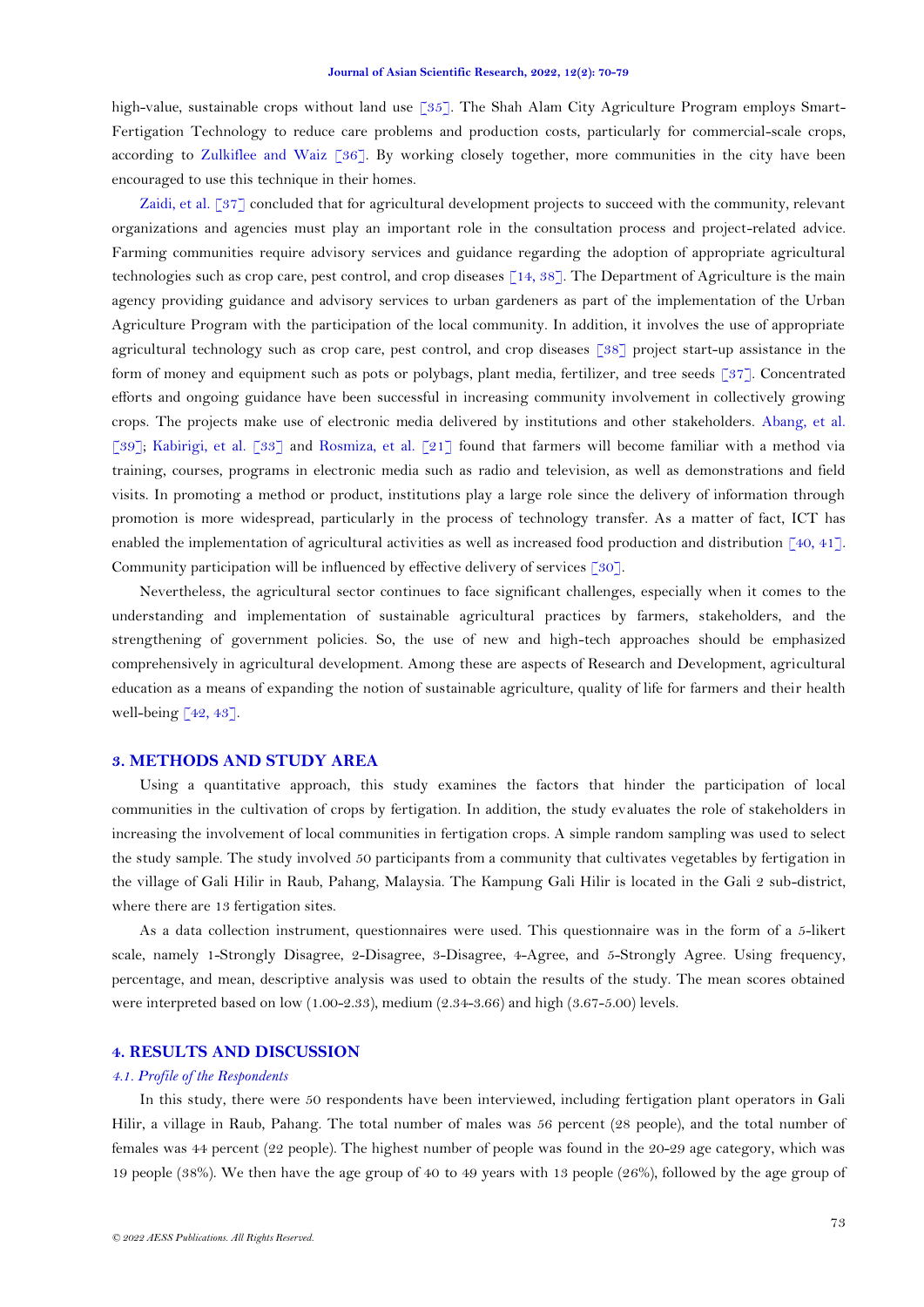50 years and older with 12 people (24%). It was the age group of 30 to 39 years that had the lowest number of six individuals (12%). There is no doubt that the youth use fertigation methods more than the older generation. Malays constitute the majority of respondents (96%), while Chinese and Indians each contributed one respondent (2%). The majority of respondents in the study area are Malay, while the Chinese and Indians are minorities.

According to the majority of respondents, cultivating this type of fertilizer is not their primary occupation. According to the study, the majority of respondents (26%) work for the government. Many respondents own their own businesses, such as restaurants and grocery stores (20%). Another group of respondents work part-time in the private sector (16%), as planters or rubber tappers (16%), and as students (6%). There were nine unemployed respondents (18%).

## *4.2. Agripreneurs' Perspectives on Increasing Community Involvement in Fertigation Methods in Community Gardens*

Institutions engaged in agriculture play an important role in mobilizing community participation for fertigation cultivation. Using fertigation methods, [Table 1](#page-4-0) illustrates the various roles and initiatives given to communities to encourage their involvement in community garden farming. As part of this effort, agricultural institutions provide training and courses to crop operators, provide capital, equipment, and agricultural inputs, as well as act collectively with the community.

| Agripreneurs' perspectives on the involvement of      | $\mathbf{1}$             | $\boldsymbol{Q}$ | 3        | $\overline{4}$ | 5             | Mean       |
|-------------------------------------------------------|--------------------------|------------------|----------|----------------|---------------|------------|
| agricultural institutions                             |                          |                  |          |                |               |            |
| Provide courses and training related to fertigation   |                          |                  | 7        | 39             | 3             | 3.74       |
| cultivation methods                                   |                          | $(2\%)$          | (14%)    | $(78\%)$       | (6%)          | (High)     |
| Provide agricultural inputs (seeds, fertilizers and   |                          |                  | 12       | 37             |               | 3.72       |
| pesticides) for free                                  |                          | $^{\prime}2\%)$  | (24%)    | (74%)          |               | (High)     |
| Carry out programs related to fertigation cultivation |                          |                  | 20       | 29             |               | 3.56       |
| methods                                               |                          | $^{\prime}2\%)$  | $(40\%)$ | $(58\%)$       |               | (Moderate) |
| Opening new planting areas to cultivate crops by      |                          | $\mathfrak{D}$   | 23       | 23             | $\mathcal{Q}$ | 3.50       |
| fertigation                                           |                          | (4%)             | (46%)    | $(46\%)$       | (4%           | (Moderate) |
| fertigation<br>assistance<br>Distribute<br>equipment  |                          | 6                | 28       | 16             |               | 3.20       |
| (polybags, water pumps, water tanks, pipes)           |                          | $12\%)$          | $(56\%)$ | $(32\%)$       |               | (Moderate) |
| Make monitoring of planting                           |                          | 8                | 34       | 8              |               | 3.0        |
|                                                       |                          | $16\%$           | (68%)    | (16%)          |               | (Moderate) |
| Provision of capital resources in the form of money   |                          | 13               | 29       | 6              | $\mathcal{Q}$ | 2.94       |
|                                                       |                          | (26%)            | (58%)    | $(12\%)$       | (4%)          | (Moderate) |
| Encourage agripreneurs to cultivate crops by          |                          | 9                | 27       | 13             |               | 3.12       |
| fertigation                                           |                          | (18%)            | (54%)    | $(26\%)$       | $(2\%)$       | (Moderate) |
| Agricultural agencies participate fully with the      | $\overline{\phantom{a}}$ | 3                | 39       | 6              | $\mathcal{Q}$ | 3.14       |
| community                                             |                          | (6%)             | (78%)    | (12%)          | (4%)          | (Moderate) |
| Total Mean                                            |                          |                  |          |                |               | 3.28       |

<span id="page-4-0"></span>Table 1. Agripreneurs' perspectives on the role of agricultural institutions in increasing community involvement in fertigation cultivation in community gardens.

**Note:** 1 = Strongly disagree; 2 = Disagree; 3 = Disagree; 4 = Agree; 5 = Strongly agree.

A total of 29 people (58%) agreed that the institution runs various programs. A total of 39 agripreneurs (78%) agreed, and three participants (6%) strongly agreed that agricultural institutions provide courses and training related to the cultivation of fertigation methods to the local community. In this manner, the local community will gain a better understanding of the advantages of working on fertigation methods in more depth. A total of seven individuals (14%) disagreed with the statement, followed by one individual (2%) who disagreed. The mean score for this statement is 3.74, which is considered high for this statement [\(Table 1\)](#page-4-0). The authors of [Abang, et al. \[39\]](#page-9-3); [Kabirigi, et al. \[33\]](#page-8-10) and [Rosmiza, et al. \[28\]](#page-8-13) demonstrate that farmers will be more likely to adopt an agricultural method when they have extensive exposure and an in-depth understanding through training, courses, demonstrations, and field visits, as well as program promotion through electronic media.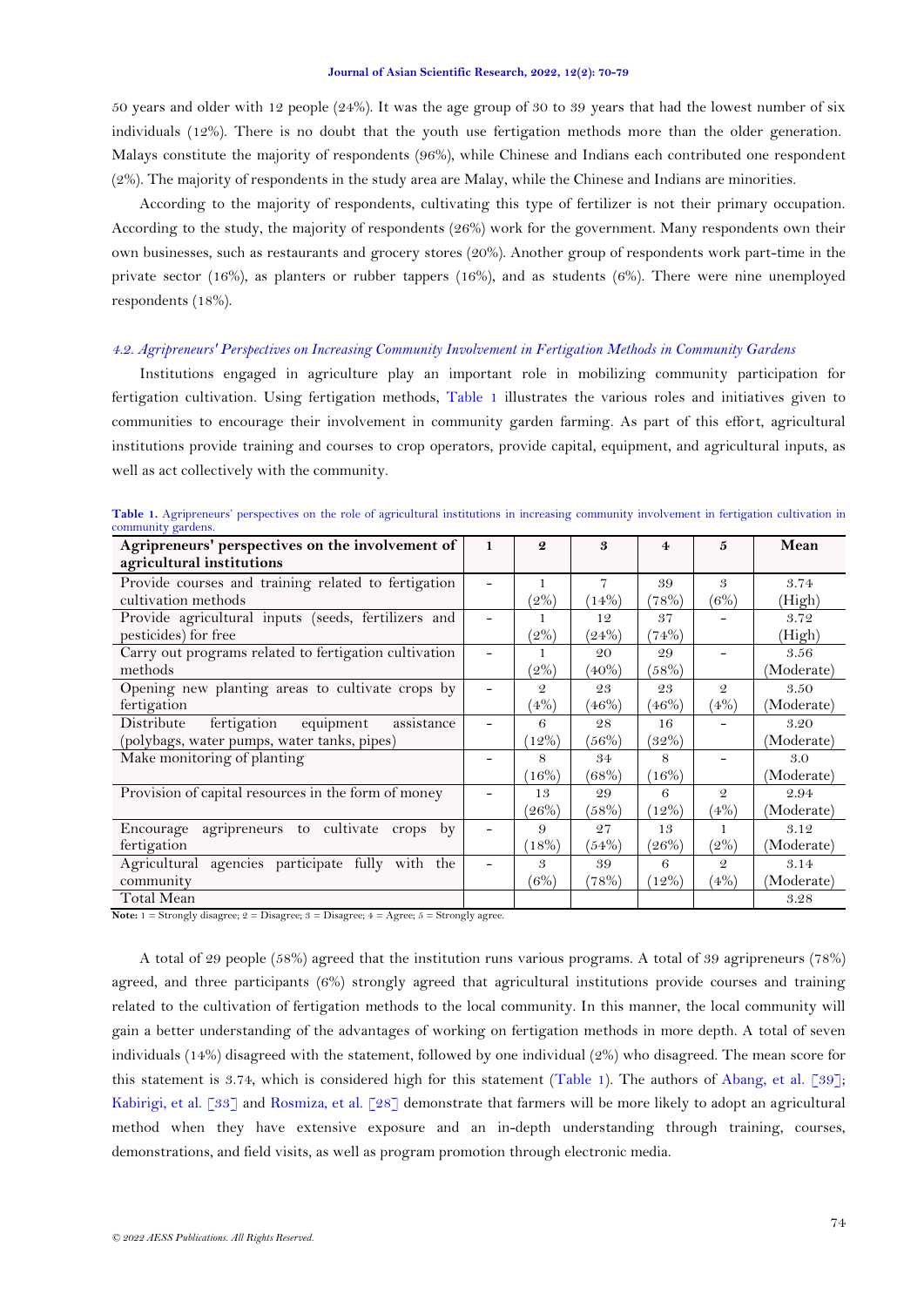The high mean score of 3.72 was also attained by agricultural institutions who provided agricultural inputs such as seeds, fertilizers, and pesticides free of charge to participants. In total, 37 respondents (74%) agreed, while 12 respondents (24%) disagreed, and one respondent (2%) disagreed [\(Table 1\)](#page-4-0). Free agricultural inputs are much needed, particularly for agripreneurs who are just beginning their career in the sector. Through the assistance provided, the cost of preparing material for fertigation cultivation can be reduced. Interestingly, the results of this study are in agreement with those found in [Haliza \[38\]](#page-9-2) and [Zaidi, et al. \[37\]](#page-9-1) who have found that continuous guidance and equipment assistance can increase community participation in cultivating crops by fertigation. Fertigation methods are intended to enhance community understanding. In contrast, 20 people (40%) disagreed and one person  $(2%)$  disagreed with the statement. [\(Table 1\)](#page-4-0) indicates that the mean value is 3.56, which is at a moderate level. The organized programs were not widely conducted and did not receive an encouraging response from the community. There are still many communities that are unaware of the existence of programs conducted in the surrounding area. The involvement of institutions in understanding agripreneurs and communities on the benefits and methods of fertigation crop management needs to be enhanced, as noted by [Abang, et al. \[39\]](#page-9-3); [Kabirigi, et al. \[33\]](#page-8-10) as well as [Rosmiza, et al. \[21\]](#page-8-2) pertaining to the production process. Moreover, two-way communication will facilitate communication within the institution. during cultivation. Only 16 respondents (32%) agreed with this statement. According to [Table 1,](#page-4-0) the mean is 3.20 (moderate). The study found that start-up equipment is very much needed by operators since the start-up cost of fertigation methods is high. [Fatimah and](#page-7-10)  [Muhamad \[13\]](#page-7-10) found that government agencies also offer initiatives such as financial assistance and equipment for community gardens, such as polybags, soil media, fertilizer, and tree seeds.

In total, 25 respondents (50%) agreed that the institution should open new planting areas for the community to utilize for fertigation crops. 23 people (46%) disagreed and 2 people (4%) disagreed with the statement [\(Table 1\)](#page-4-0). The mean score is 3.5, which is at a moderate level. Most fertigation operators operate independently. In spite of this, the institution provides a venue for the community to learn about fertigation crops. This conclusion is supported by the study o[f Fatimah and Muhamad \[13\]](#page-7-10) who state that the institution actively encourages communal work activities and clean-up of open spaces by the community to be used as a community garden.

A total of 34 respondents (68%) disagreed that agricultural agencies are involved in monitoring the fertigation crops cultivated in the study area. Eight respondents (16%) disagreed. These results suggest that the authorities are not regularly monitoring the study area. The majority of planting activities are managed entirely by the operators. Eight respondents (16%) agreed with this statement. As stated, the mean value for this statement is 3.0, which is a moderate value. This is not in agreement with the statement made by Eliwa  $\lceil 26 \rceil$  and Idowu  $\lceil 27 \rceil$  who concluded that face-to-face or two-way communication between agricultural development agents and farmers is the most effective means of influencing farmer involvement, deepening crop management problems, and improving information. Capital plays an important role in the production process. In relation to this study, initial assistance will be provided to applicants who wish to initiate and actively participate in community gardens. Thus, the startup capital provided can reduce the cost of purchasing the fertigation method equipment. A total of 35 respondents (70%) agreed that capital resources are provided to agripreneurs in the form of money. There were 13 people (26%) disagreed with the statement, while two people (4%) disagreed with it. The mean is 3.48, which is moderate [\(Table](#page-4-0)  [1\)](#page-4-0). A study by [Koh and Hoi \[22\]](#page-8-3); [Kishore, et al. \[23\]](#page-8-15) and [Kopetz \[24\]](#page-8-16) found that enterprises were unable to function properly when they lack adequate financial funding, incentives, and subsidies for technology and market development.

Respondents were less in agreement with the statement that the institution encourages fertigation crops, with 54 percent agreeing and 18 percent disagreeing. The results of the study indicate that institutions do not continually encourage agripreneurs to implement crops through fertigation. As a result, the level of community involvement in fertigation will be impacted. Only 13 participants (agree) and one (strongly agree) supported this statement with a mean score of 3.12 (moderate) [\(Table 1\)](#page-4-0). Ideally, the institutions should work with the community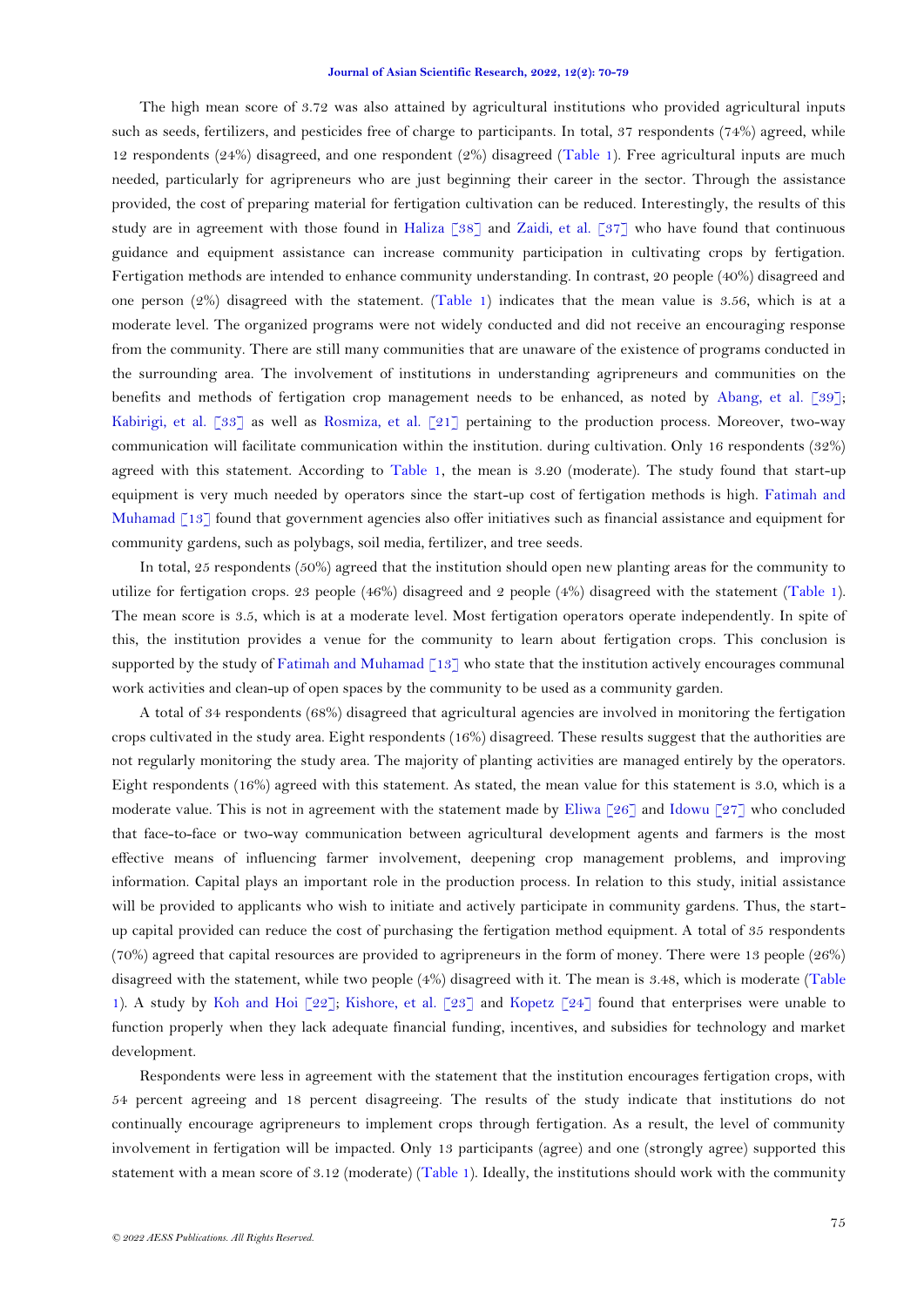in order to attract them to be actively involved, as well as be able to reduce crop management problems, as stated b[y Zulkiflee and Waiz \[36\]](#page-9-0).

Approximately 78 percent of agripreneurs disagree and 6 percent disagree that agricultural institutions participate comprehensively in encouraging community involvement in undertaking fertigation methods. Only eight respondents (16%) agreed with the statement. The mean value of this statement is 3.14, which indicates a moderate level [\(Table 1\)](#page-4-0). There is evidence of this in the fact that the involvement of communities in the study area in fertigation cultivation is still low and it is not practiced on a large scale. Most agripreneurs run small and medium-sized fertigation farms. In this regard, the government should play an active role and begin to consider more effective ways to encourage community participation in sustainable agriculture, particularly through the use of fertigation crops, as stated by [Haliza, et al. \[42\]](#page-9-6) and [Smit, et al. \[43\]](#page-9-7).

To summarize, the total mean is 3.28, which is at a moderate level [\(Table 1\)](#page-4-0). As a result of the research, it is evident that the efforts made by the institution in encouraging local communities to cultivate crops by fertigation are still at a moderate level and have not received much attention. Due to the fact that many communities are still unaware of the existence of fertigation cultivation programs conducted in their vicinity. There is no doubt that the programs organized by agricultural institutions are not extensive and regularly conducted. This affects the community's involvement in fertigation cultivation due to the fact that the community has not been fully exposed to fertigation cultivation's advantages. As described by [Bridhikitti and Kanokkanjana \[30\]](#page-8-7) using clear and effective delivery methods will increase community acceptance and participation. Therefore, the role of the institution is extremely important to ensure that all efforts are more effective in order to attract the local community to cultivate crops using the best methods, as well as increasing production yields and creating a secure environment.

### **5. CONCLUSION**

Agripreneurs are becoming more involved in fertigation cultivation in Malaysia because this method has been shown to improve crop yields as well as provide additional income for agripreneurs. Nevertheless, the results indicate that the community is not as involved in the use of fertigation methods in cultivating crops as they could be due to lack of knowledge and skills when it comes to applying fertigation methods, as well as the high initial cost of providing fertigation equipment and technology. There is a lack of knowledge among these crops and others. As a result, institutions and other stakeholders must play a role in approaching agripreneurs and the community collectively and periodically. As a result, information and agricultural development processes, such as advisory services and assistance can be delivered effectively and widely. Support from institutions, such as capital, agricultural inputs, advisory services, courses, and training, can encourage more agripreneurs to cultivate crops by fertigation. Clearly, these efforts help agripreneurs in reducing the cost of crop production, producing quality products, and generating income for the business, improving the living standards of the people, as well as ensuring the sustainability of the agricultural environment.

**Funding:** This research is supported by Universiti Kebangsaan Malaysia (Grant number: GUP 2016-023). **Competing Interests:** The authors declare that they have no competing interests. **Authors' Contributions:** All authors contributed equally to the conception and design of the study.

### **REFERENCES**

- <span id="page-6-0"></span>[1] M. Fana, S. Torrejón Pérez, and E. Fernández-Macías, "Employment impact of Covid-19 crisis: From short term effects to long terms prospects," *Journal of Industrial and Business Economics,* vol. 47, pp. 391-410, 2020.Available at: https://doi.org/10.1007/s40812-020-00168-5.
- <span id="page-6-1"></span>[2] Z. Milah and M. Z. Rosmiza, "The exploration of social assets condition among urban farmers of the community garden in Klang Valley, Malaysia," *International Journal of Asian Social Science,* vol. 11, pp. 56-64, 2021a.Available at: https://doi.org/10.18488/journal.1.2021.111.56.64.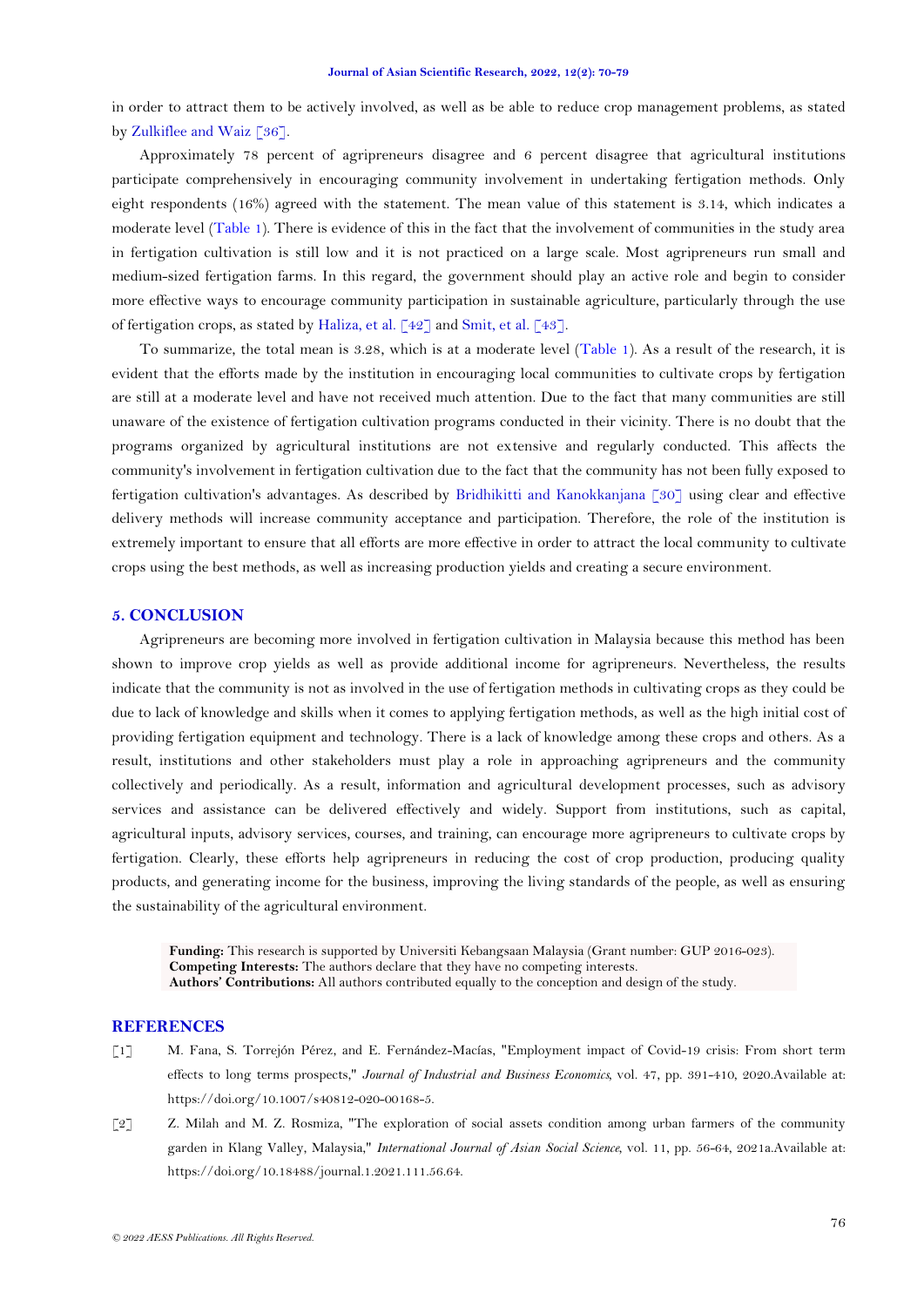- <span id="page-7-0"></span>[3] M. Bailkey and J. Nasr, "From brownfields to greenfields: Producing food in North American cities," *Community Food Security News. Fall 1999/Winter,* p. 6, 2000.
- <span id="page-7-1"></span>[4] M. Goldstein, J. Bellis, S. Morse, A. Myers, and E. Ura, "Urban agriculture: A sixteen city survey of urban agriculture practices across the country. Turner Environmental Law Clinic at Emory University Law School," ed Atlanta: Georgia, 2011, pp. 1-94.
- <span id="page-7-2"></span>[5] M. H. M. Saad, N. M. Hamdan, and M. R. Sarker, "State of the art of urban smart vertical farming automation system: Advanced topologies, issues and recommendations," *Electronics,* vol. 10, p. 1422, 2021.Available at: https://doi.org/10.3390/electronics10121422.
- <span id="page-7-3"></span>[6] A. M. T. Muhd, S. H. B. Mohd, A. Kasron, O. Othman, S. Muhammad, H, A. B. Wira, and S. I. Mat, *Tube plot. In. Zulhazmi Sayuti, Hanim Ahmad, & Ab Kahar Sandrang Innovation in urban agriculture*. Serdang: Malaysian Agricultural Research and Development Institute (MARDI) 2016.
- <span id="page-7-4"></span>[7] M. Rafiqah and A. M. Aziz, "The importance of urban agriculture and the challenges faced by urban farmers in Malaysia," *International Journal of Environment, Society and Space,* vol. 3, pp. 44-56, 2015.
- <span id="page-7-5"></span>[8] P. Ramaloo, Y. L. Choong, C. Siwar, and A. Isahak, "Perception of community residents on supporting urban agriculture in Malaysian city: Case study at Bukit Mertajam," *Management Journal,* vol. 53, pp. 83-91, 2018.Available at: https://doi.org/10.17576/pengurusan-2018-53-08.
- <span id="page-7-6"></span>[9] Y. S. Ratnawati and S. Abdullah, "Urban farming and its effects on urban communities and the urban environment: A case study of West Jakarta and Tangerang, Indonesia," *Geografia-Malaysian Journal of Society and Space,* vol. 8, pp. 12- 22, 2012.
- <span id="page-7-7"></span>[10] C. Firth, D. Maye, and D. Pearson, "Developing "community" in community gardens," *Local Environment,* vol. 16, pp. 555-568, 2011.Available at: https://doi.org/10.1080/13549839.2011.586025.
- <span id="page-7-8"></span>[11] J. Y. Kingsley and M. Townsend, "'Dig in'to social capital: Community gardens as mechanisms for growing urban social connectedness," *Urban Policy and Research,* vol. 24, pp. 525-537, 2006.Available at: https://doi.org/10.1080/08111140601035200.
- <span id="page-7-9"></span>[12] N. H. Yusoff, H. M. R. Mohd, and I. Tukiman, "Roles of community towards urban farming activities," *Planning Malaysia Journal,* vol. 15, pp. 271-278, 2017.
- <span id="page-7-10"></span>[13] H. Fatimah and S. B. Muhamad, "Community garden farming program. Jabil Mapjabil, Rosmiza Mohd Zainol, & Norsuhana Abd. Hamid (Eds.), Agriculture and Rural Communities," ed Kota Kinabalu: Universiti Malaysia Sabah Publishers, 2018, pp. 27-58.
- <span id="page-7-11"></span>[14] Z. Milah and M. Z. Rosmiza, "Good Agricultural Practices in the production of vegetables in the city. In. Rosmiza Mohd Zainol, Christina Andin, & Jabil Mapjabil (Eds.), Practices and Challenges of Agricultural Development in Malaysia," ed Batu Pahat: UTHM Publishers, 2021b, pp. 23-50.
- <span id="page-7-12"></span>[15] T. Nesme, S. Bellon, F. Lescourret, R. Senoussi, and R. Habib, "Are agronomic models useful for studying farmers' fertilisation practices?," *Agricultural Systems,* vol. 83, pp. 297-314, 2005.Available at: https://doi.org/10.1016/j.agsy.2004.05.001.
- <span id="page-7-13"></span>[16] S. Rajendran, V. Afari-Sefa, D. K. Karanja, R. Musebe, D. Romney, M. A. Makaranga, and R. F. Kessy, "Technical efficiency of traditional African vegetable production: A case study of smallholders in Tanzania," *Journal of Development and Agricultural Economics,* vol. 7, pp. 92-99, 2015.Available at: https://doi.org/10.5897/jdae2014.0606.
- <span id="page-7-14"></span>[17] A. A. Mohammad, S. M. K. Mohd, M. S. Zulkifli, and S. H. Mohd, *Fertigation. In. Zulhazmi Sayuti, Hanim Ahmad, & Ab Kahar Sandrang, Innovation in Urban Agriculture*. Serdang: Malaysian Agricultural Research and Development Institute (MARDI), 2016.
- <span id="page-7-15"></span>[18] D. P. Dahnill, Z. Hood, A. Adam, M. Z. Ab Razak, and A. G. Ismail, "Drip irrigation detection for power outage-prone areas with internet-of-things smart fertigation managemant system," *International Journal of Advanced Computer Science and Applications,* vol. 12, pp. 745-755, 2021.Available at: https://doi.org/10.14569/ijacsa.2021.0120785.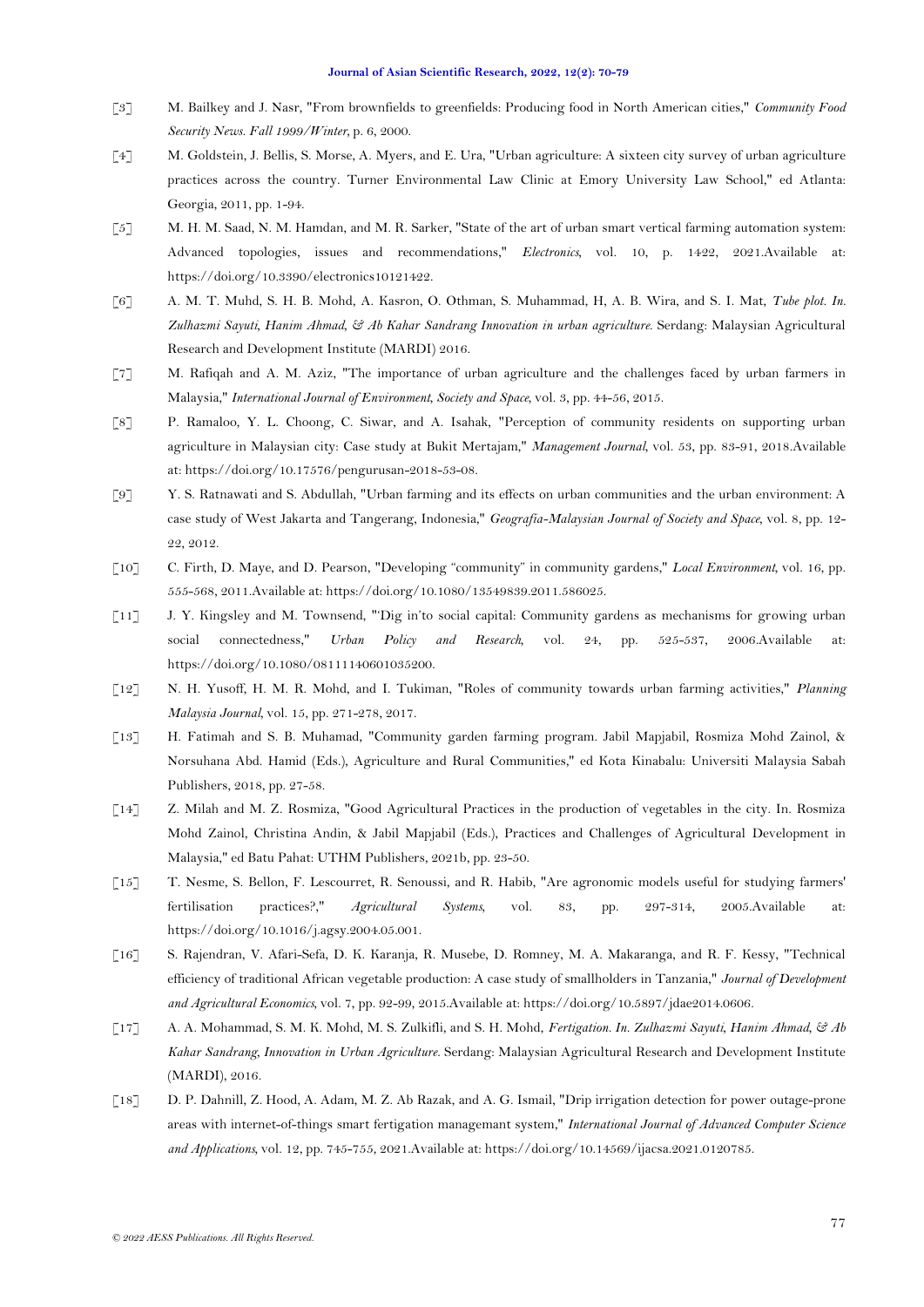- <span id="page-8-0"></span>[19] N. Awortwi, "The riddle of community development: Factors influencing participation and management in twentynine African and Latin American communities," *Community Development Journal,* vol. 48, pp. 1-16, 2013.Available at: https://doi.org/10.1093/cdj/bsr071.
- <span id="page-8-1"></span>[20] T. Azlizan and J. Hamzah, "Community participation in rural entrepreneurship: A study in Kubang Pasu district of Kedah," presented at the Malaysia VII National Economic Conference, 4-6 June, Ipoh, Perak, 2012.
- <span id="page-8-2"></span>[21] M. Z. Rosmiza, B. Amriah, A. C. R. Rosniza, M. J. Jabil, and M. Mazdi, "Assessment of institutional factors in determining the sustainability of rice straw entrepreneurs," *Geografia-Malaysian Journal of Society and Space,* vol. 11, pp. 140-151, 2015.
- <span id="page-8-3"></span>[22] M. Koh and W. Hoi, "Sustainable biomass production for energy in Malaysia," *Biomass and Bioenergy,* vol. 25, pp. 517- 529, 2003.Available at: https://doi.org/10.1016/s0961-9534(03)00088-6.
- <span id="page-8-15"></span>[23] V. Kishore, P. M. Bhandari, and P. Gupta, "Biomass energy technologies for rural infrastructure and village power opportunities and challenges in the context of global climate change concerns," *Energy Policy,* vol. 32, pp. 801-810, 2004.Available at: https://doi.org/10.1016/s0301-4215(03)00002-8.
- <span id="page-8-16"></span>[24] H. Kopetz, "Biomass–a burning issue: Policies needed to spark the biomass heating market," *Refocus,* vol. 8, pp. 52-58, 2007.Available at: https://doi.org/10.1016/s1471-0846(07)70052-5.
- <span id="page-8-4"></span>[25] Food and Agriculture Organization (FAO), *Multi-sectoral study on agribusiness venture arrangements (AVA) policy and implementation under the comprehensive Agrarian reform program (CARP)*. Rome, Italy: Food and Agriculture Organization, TCP/PH/3503, May 2016, 2016.
- <span id="page-8-5"></span>[26] A. A. F. Eliwa, "The effectiveness of the organization and its relationship with extension methods," Unpublished Master's Thesis. Cairo University, Giza, Egypt, 2011.
- <span id="page-8-14"></span>[27] O. O. Idowu, "Farmers' perception of agricultural extension agents' characteristics as factors for enhancing adult learning in Mezam division of Northwest Province of Cameroon," *Australian Journal of Adult Learning,* vol. 45, pp. 223- 237, 2005.
- <span id="page-8-13"></span>[28] M. Rosmiza, M. Z. Samion, M. Zainal, and M. N. M. Rosmi, "Nematode attacks and their influence on farming economics," *Asian Journal of Agriculture and Rural Development,* vol. 11, pp. 105-112, 2021.Available at: https://doi.org/10.18488/journal.ajard.2021.111.105.112.
- <span id="page-8-6"></span>[29] H. El Bilali, S. Berjan, J. Simic, A. Despotovic, S. Cadro, and M. Kulina, "Urban agriculture in Bosnia: Case of Sarajevo region," *Journal of Central European Agriculture,* vol. 14, pp. 1585–1597, 2013.Available at: [http://doi.org/10.5513/JCEA01/14.4.1401.](http://doi.org/10.5513/JCEA01/14.4.1401)
- <span id="page-8-7"></span>[30] A. Bridhikitti and K. Kanokkanjana, *Sustainable rice straw management for urban air pollution in Bang Bua Thong, Nonthaburi. In: Ranjith Perera (eds.)*. Nonthaburi: Southeast Asia Urban Environmental Management Application Project, 2009.
- <span id="page-8-8"></span>[31] R. C. Limbo, "Agribusiness venture arrangements (AVAs) in agrarian reform areas in the Philippines: Identifying alternative schemes and investments for sustained productivity and competitiveness," *FFTC Journal of Agricultural Policy,* vol. 1, pp. 1-6, 2020.
- <span id="page-8-9"></span>[32] Y. Wu, E. Wang, and C. Miao, "Fertilizer use in China: The role of agricultural support policies," *Sustainability,* vol. 11, p. 4391, 2019.Available at: https://doi.org/10.3390/su11164391.
- <span id="page-8-10"></span>[33] M. Kabirigi, S. O. Prakash, B. Prescella, C. Niamwiza, S. P. Quintin, I. A. Mwamjengwa, and C. Zhang, "Fertigation for environmentally friendly fertilizers application: Constraints and opportunities for its application in developing countries," *Agricultural Sciences,* vol. 8, pp. 292-301, 2017.
- <span id="page-8-11"></span>[34] Ministry of Agriculture and Agro-Based Industry, "Short-term agricultural technical course for the target group, Organized by Departments and Agencies of the Ministry of, 2018. Retrieved from: https://moa.gov.my," 2018.
- <span id="page-8-12"></span>[35] N. A. W. Ahmad, R. Abdul Razak, N. Latiffah, Hazlina Abdullah, S. M. Ahamad, and A. R. Khairuddin, "Development of fertigation system in the greenhouse of the Malaysian nuclear agency: Agrotechnology and biosciences division, 2009," ed Vienna: Austria: International Atomic Energy Agency (IAEA), 2009, pp. 1-6.